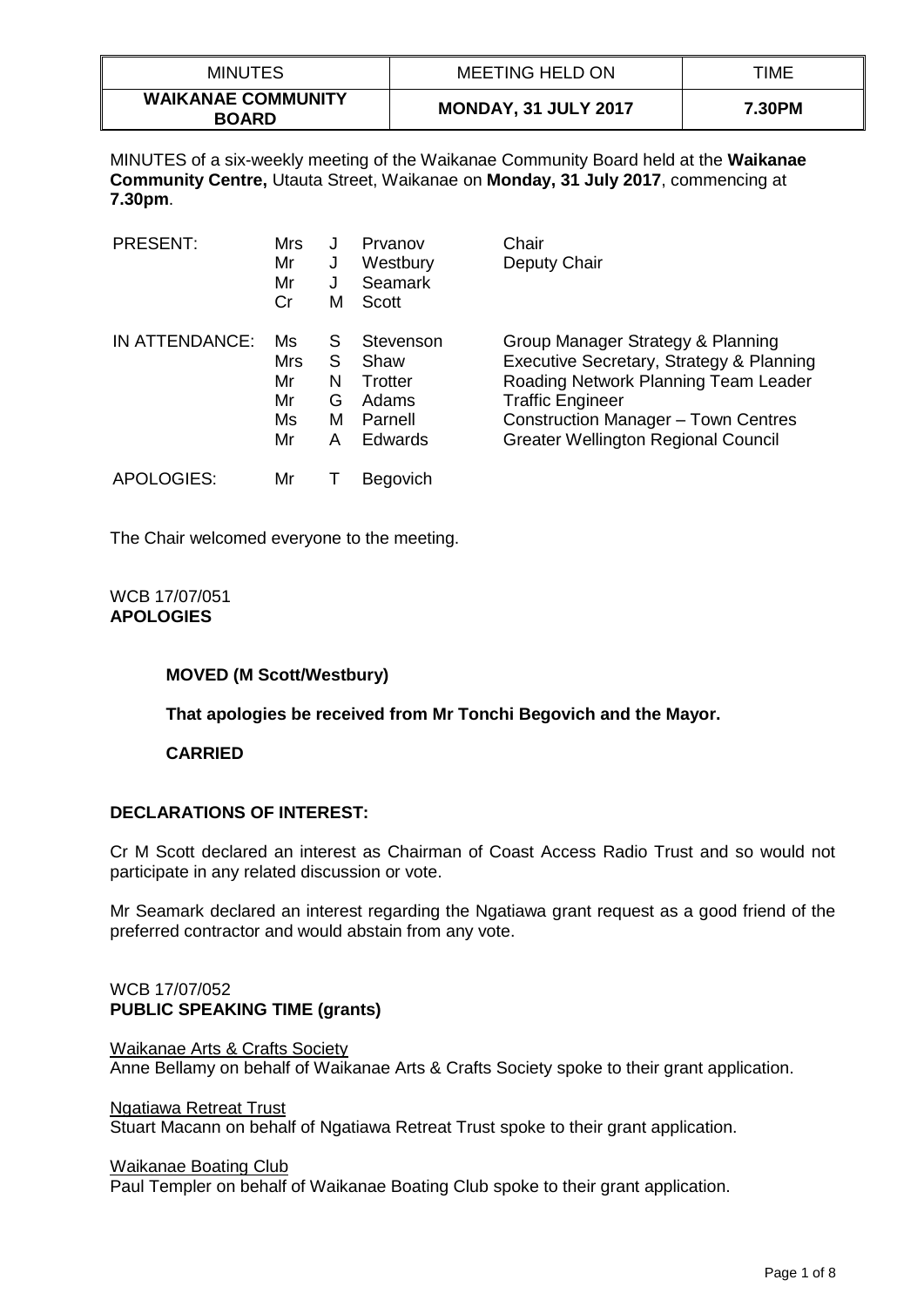| MINUTES                                   | MEETING HELD ON             | TIME   |
|-------------------------------------------|-----------------------------|--------|
| <b>WAIKANAE COMMUNITY</b><br><b>BOARD</b> | <b>MONDAY, 31 JULY 2017</b> | 7.30PM |

## Cheyenne Brown

Chrissy Brown on behalf of her daughter Cheyenne Brown spoke to her grant application.

## Kidz Need Dadz Kapiti

Allan Harvey and Stuart Miller spoke to their grant application.

## **PUBLIC SPEAKING TIME (other issues)**

## Bretta Jarden

Ms Jarden spoke on behalf of the Reikorangi Residents Association about their concerns around their local road which is 100km per hour. Ms Jarden said the road is not safe, narrow and full of blind corners and, is dangerous to cyclists and pedestrians. Ms Jarden said a lower speed limit would be the safest option.

## Rick Swan

Rick Swan spoke on behalf of John Carter about Reikorangi road safety. Mr Swan said the road is not suitable for large trucks passing each other and there are a lot of pedestrians and cyclists walking or cycling along the white line with no safe place that is separate from traffic. Mr Carter would like Council to investigate a safe separate access way for pedestrians and cyclists which would go between Waikanae and Reikorangi Community hall.

## Andrew McPhee

Mr McPhee spoke about not lowering the speed limit in Reikorangi. He provided numbers around local movements along the Reikorangi Road, and said speed is not the real issue, the issues are drivers or the quality of the road.

## Rosalind Derby

Ms Derby spoke in regards to coordinating a Pop- Up in relation to grassroots input on the design of the Waikanae Town Centre. This is a temporary, micro-urban experience to confront/engage/enable visitors.

## Ra Higgott

Mr Higgott spoke to the Board about Item 8: Road Naming – Ngarara Development Waikanae (CORP-17-237) and supported option one. He also spoke to Item 10: Waikanae Town Centre Parking (IS-17-218) about the Marae still being able to cone off some carparks when tangi or hui are being held.

## Sue Lusk

Ms Lusk spoke about Item 11: Welcome to Waikanae Sign Positioning (IS-17-258). Ms Lusk asked should the Board be making the money allocated to the sign work more effectively and look at other options?

## Keith Jefferies

Mr Jefferies spoke about Item 11: Welcome to Waikanae Sign Positioning (IS-17-258). The Board need to address this report tonight and make a decision.

## David Ballentyne

Mr Ballentyne spoke about Item 9: New bus stops for Waikanae as part of the better bus services for Kapiti (IS-17251).

## Louella Neale

Ms Neale spoke about Item 9: New bus stops for Waikanae as part of the better bus services for Kapiti (IS-17251)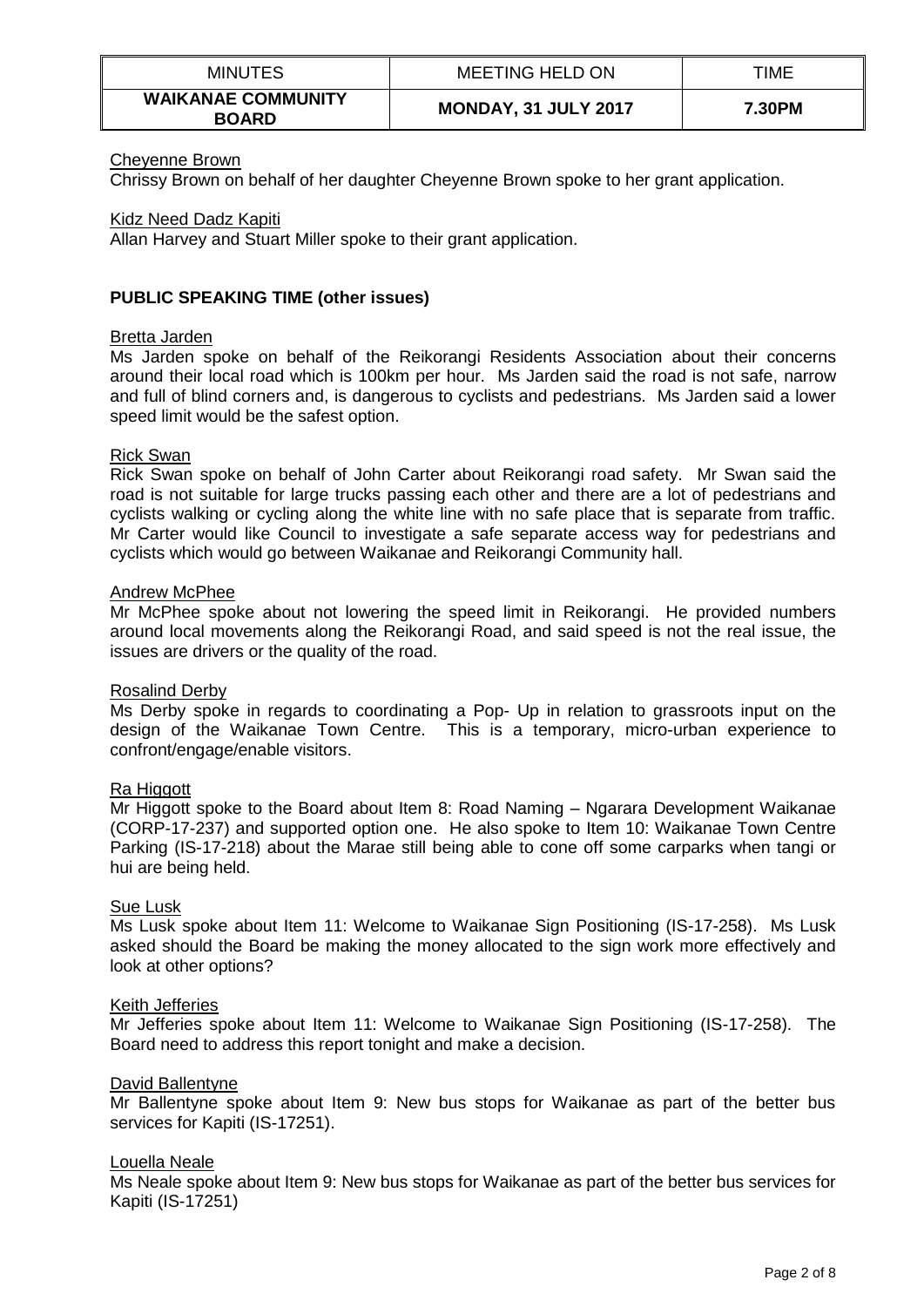| <b>MINUTES</b>                            | <b>MEETING HELD ON</b>      | TIME   |
|-------------------------------------------|-----------------------------|--------|
| <b>WAIKANAE COMMUNITY</b><br><b>BOARD</b> | <b>MONDAY, 31 JULY 2017</b> | 7.30PM |

## Glen Sarcich

Mr Sarcich spoke about Item 9: New bus stops for Waikanae as part of the better bus services for Kapiti (IS-17251).

#### Vicki Bunch

Ms Bunch spoke about Item 9: New bus stops for Waikanae as part of the better bus services for Kapiti (IS-17251).

#### Harry Marshall

Mr Marshall spoke about Item 9: New bus stops for Waikanae as part of the better bus services for Kapiti (IS-17251).

The speakers on the new bus stops all had concerns about the lack of consultation with the Greater Wellington Regional Council and also safety around these new bus stops.

## WCB 17/07/053 **CONSIDERATION OF APPLICATIONS FOR FUNDING (SP-17-248)**

## **MOVED (M Scott/Westbury)**

**The Waikanae Community Board grants Ngatiawa Retreat a Capital Improvement Fund Grant of \$10,000.00 to assist with the upgrade of the sewage system.**

## **CARRIED**

Mr Seamark abstained from voting and discussion on the Ngatiawa Grant due to his conflict of interest.

#### **MOVED (M Scott/Westbury)**

**The Waikanae Community Board grants Waikanae Estuary Care Group a discretionary grant of \$500.00 to assist with the costs of building two wooden garden sheds.**

**The Waikanae Community Board grants the Kapiti Youth Support a grant of \$500.00 from the promotion fund to assist with participating in the Kapiti Coast Arts Trail.**

**The Waikanae Community Board grants the Royal New Zealand Plunket Society a grant of \$500.00 from the promotion fund to assist with the costs of purchasing new resources.**

**The Waikanae Community Board grants Kidz Need Dadz Kapiti a discretionary grant of \$500.00 for the next three years to assist with the costs of running a Father's Day event for 2017, 2018 and 2019.**

## **CARRIED**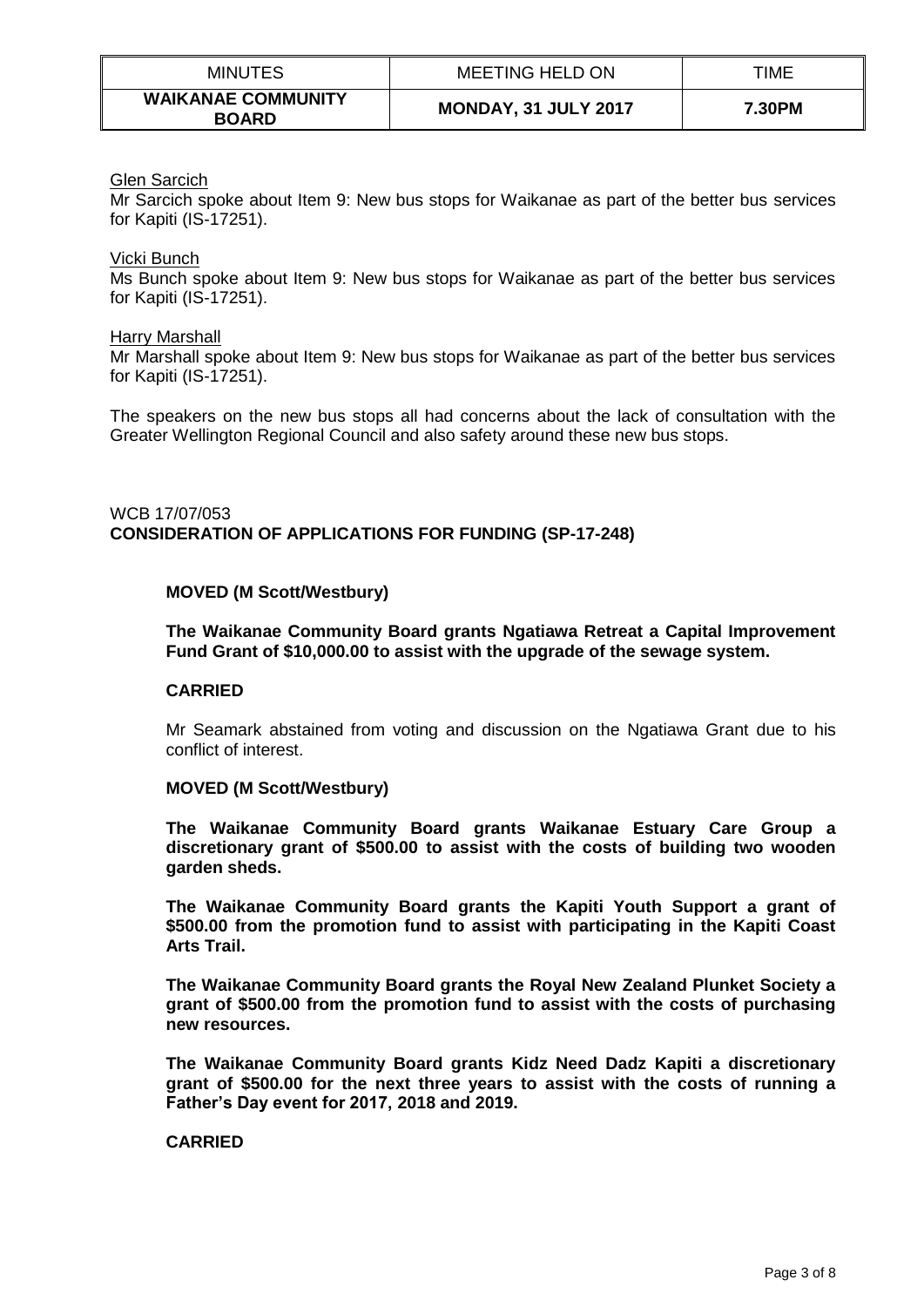| <b>MINUTES</b>                            | MEETING HELD ON             | TIME   |
|-------------------------------------------|-----------------------------|--------|
| <b>WAIKANAE COMMUNITY</b><br><b>BOARD</b> | <b>MONDAY, 31 JULY 2017</b> | 7.30PM |

## **MOVED (M Scott/Westbury)**

**The Waikanae Community Board grants Cheyenne Brown a discretionary grant of \$100.00 to assist with the costs of going to Thailand with her Kapa Haka group.**

## **CARRIED**

## **MOVED (M Scott/Seamark)**

**The Waikanae Community Board grants Waikanae Arts & Crafts Society Inc a grant of \$6,600.00 from the promotion fund to help with the costs of purchasing a heat pump.**

## **CARRIED**

#### **MOVED (Westbury/Seamark)**

**The Waikanae Community Board grants Coast Access Radio Trust a grant of \$1,600.00 from the promotion fund to help with the costs of installing and purchasing building signage.**

**The Waikanae Community Board grants the Waikanae Boating Club a grant of \$3,000.00 from the promotion fund for the next three years to assist with the costs of running the Fishing for Youth Day in 2018, 2019 and 2020.**

# **CARRIED**

It was noted that Cr M Scott abstained from voting and discussion on the Coast Access Radio Trust application due to his conflict of interest.

# WCB 17/07/54 **MEMBERS BUSINESS**

## **(a) Public Speaking Responses**

Ms Stevenson will follow up with the Infrastructure team about the speed limit on Reikorangi Road.

Mr Scott informed the Board that a service request had been put into Council in regards to a request for a pedestrian crossing on Elizabeth Street in Waikanae.

## **(b) Leave of Absence**

There was none.

## **(c) Matters of an Urgent Nature**

Mr Westbury asked how the Peka Peka Interchange might impact on the Waikanae Town Centre development and the location. He wanted to make sure Community Board members were involved in this discussion as there a number of concerned residents in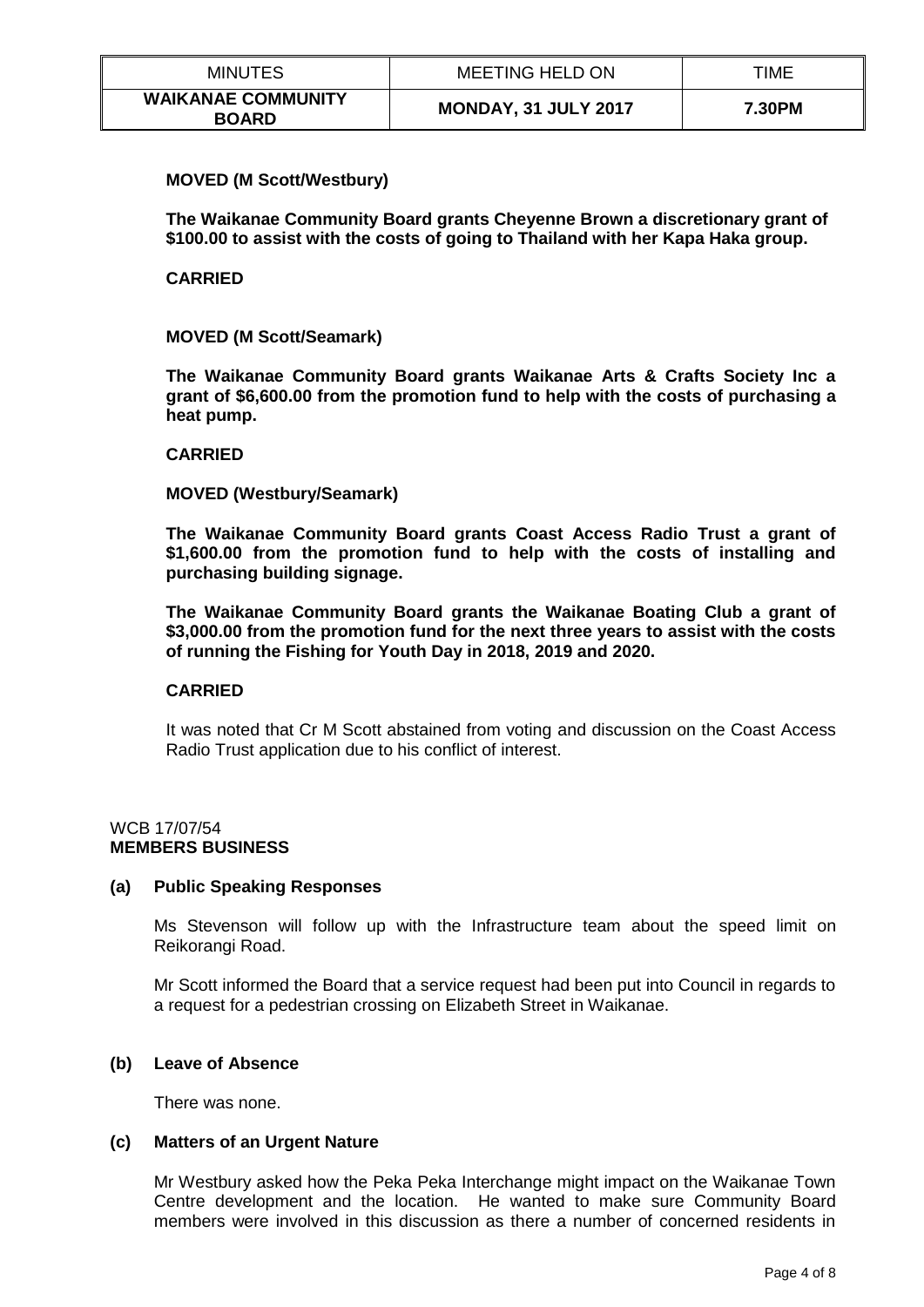| <b>MINUTES</b>                            | <b>MEETING HELD ON</b>      | TIME   |
|-------------------------------------------|-----------------------------|--------|
| <b>WAIKANAE COMMUNITY</b><br><b>BOARD</b> | <b>MONDAY, 31 JULY 2017</b> | 7.30PM |

regard to this interchange. Mrs Prvanov noted that she was now a member of the PP2Ō Expressway Community Liaison Group.

# **(e) Community Board Members' Activities**

Community Board members tabled their reports except Mr Westbury. He would provide this month and the previous ones within 24 hours.

# **MOVED (M Scott/Seamark)**

**The Waikanae Community Board received the tabled Community Board member's activities reports.**

## **CARRIED**

## WCB 17/07/55 **SPEED LIMIT REVIEW PRESENTATION**

Neil Trotter, Roading Network Planning Team Leader talked to the Board about the Speed Limit Review. Mr Trotter provided an overview of why Council are doing this now, the new approach for speed limits, what has been done already, future speed limit review and what they would like from the Waikanae Community Board.

The Board extended their thanks to Mr Trotter for his attendance at the meeting and for the timeliness of this presentation.

# WCB 17/07/056 **ROAD NAMING – NGARARA DEVLEOPMENT WAIKANAE (CORP-17-237)**

## **MOVED (M Scott/Seamark)**

**That the Waikanae Community Board approves the following names for the areas designated on Appendix 1 of this report Corp-17-237.**

- **a) Ara Hereke for the Blue Road**
- **b) Te Ara Kawakahia for the Red Road**
- **c) Isabel Street for the Green Road**
- **d) Mirek Street for the Yellow Road**

# **CARRIED**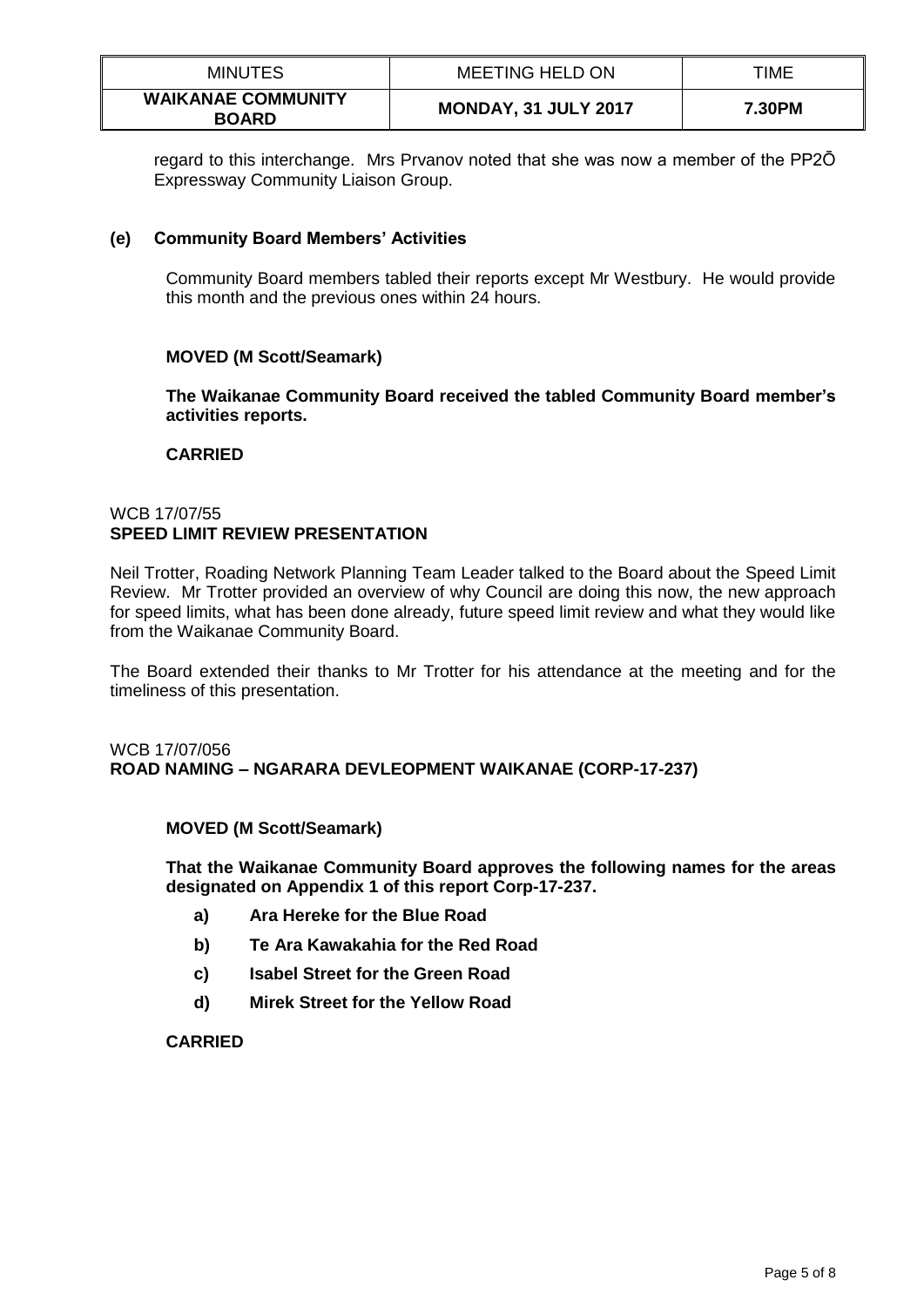| <b>MINUTES</b>                            | <b>MEETING HELD ON</b>      | TIME   |
|-------------------------------------------|-----------------------------|--------|
| <b>WAIKANAE COMMUNITY</b><br><b>BOARD</b> | <b>MONDAY, 31 JULY 2017</b> | 7.30PM |

## WCB 17/07/057 **NEW BUS STOPS FOR WAIKANAE AS PART OF BETTER BUS SERVICES FOR KAPITI (IS-17-251)**

Mark Edwards, Senior Bus Infrastructure Engineer, Greater Wellington Regional Council (GWRC) spoke to the Board.

The report seeks the Board's approval of the recommendations from the GWRC report which details the new bus stops required for the two new Waikanae bus services. Mr Edwards also provided an update on why the consultation may have stalled due to a change in staff.

Cr Penny Gaylor from GWRC spoke to the Board about getting guidance from them on this report and listening to the Community's views. Cr Gaylor suggested that adding some more time into the process would be helpful to all involved.

The following points emerged from discussions:

- The report stated these would commence in September but this has been pushed out to the new year.
- Confirming the exact details with the affected residents on whether the bus stop will be a pole and flag or a shelter;
- Including more houses in the consultation possibly 3 to 4 houses either side.
- Making sure that the safety aspects should be covered off with the new locations;
- There have been too many people expressing their concerns in regards to this report and this report needs to come back to the Board after more consultation.

## **MOVED (M Scott/Westbury)**

**That the Waikanae Community Board declines to recommend to Council that it approves the recommendations at paragraphs 31 – 40 in Appendix 1 of Report IS-17-251 (New bus stops for Waikanae as part of better bus services for Kāpiti).**

## **CARRIED**

It was noted from the Board that:

- 1. The Board appreciates the work that has been done by GWRC;
- 2. The Board would like to see the Eastern route up and running;
- 3. It is important to make sure that the conversations are with those people affected;
- 4. Note that six of the locations in the report will be removed.

It was agreed that Cr Gaylor from GWRC would return and provide a verbal update and that the reports would come back to the meeting in October.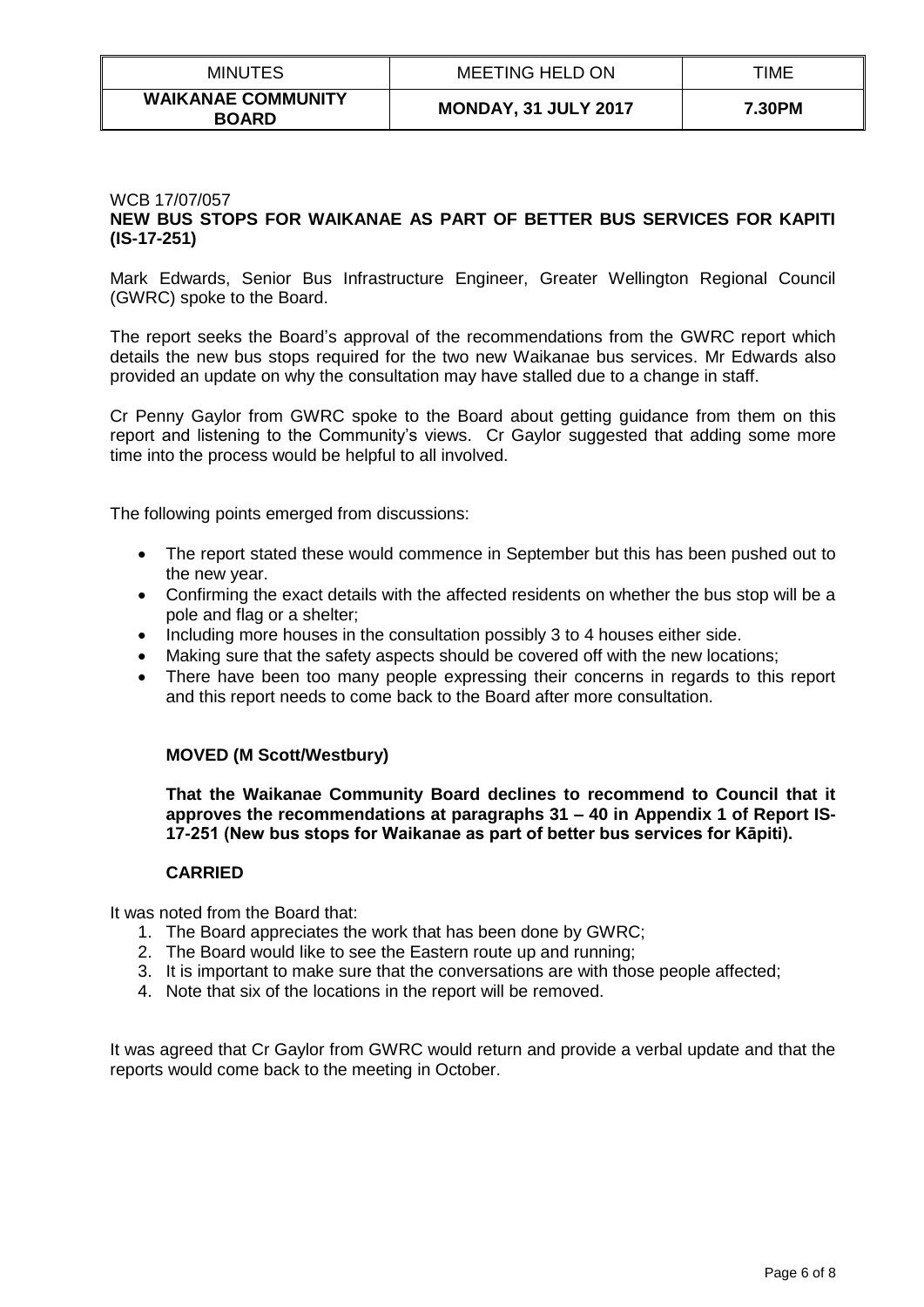| <b>MINUTES</b>                            | <b>MEETING HELD ON</b>      | TIME   |
|-------------------------------------------|-----------------------------|--------|
| <b>WAIKANAE COMMUNITY</b><br><b>BOARD</b> | <b>MONDAY, 31 JULY 2017</b> | 7.30PM |

# WCB 17/07058 **WAIKANAE TOWN CENTRE CARPARKING (IS-17-218)**

Mr Trotter, Roading Network Planning Team Leader spoke to this report. Mr Trotter advised the Board that there was an error in the Report (IS-17-218) in paragraph 16 the times should read 8am – 4pm.

The Board noted it would have been useful to include the Appendix 1 of report IS-17-218 to refresh or acquaint themselves with the detail of the new car parking restrictions.

The Board agreed to add the additional sentence 'With an amendment to facilitate use by Whakaringotai Marae during tangi and hui' to the motion.

# **MOVED (Seamark/Westbury)**

**That the Waikanae Community Board recommend to Council to approve the further changes to car parking restrictions in Waikanae Town Centre in as set out in paragraphs 12, 17 and Appendix 1 of report IS-17-218. With an amendment to facilitate use by Whakarongotai Marae during tangi and hui.**

# **CARRIED**

## WCB 17/07/059 **WELCOME TO WAIKANAE SIGN POSITIONING (IS-17-258)**

Michelle Parnell, Infrastructure Programme Delivery Manager spoke to this report. It seeks the Board to approve the position of the "Welcome to Waikanae Sign".

The following points emerged from discussions:

- The Welcome to Waikanae sign process was worked through by the former Board and Mayor;
- Option 2 would require a Resource Consent and approval from NZTA;
- There needs to be a clear statement that Waikanae is still here and open for business;
- There is nowhere for signs from the Lions and Rotary to be placed and can this be looked into;
- Could the Board look at the option of not having the sign built.

## MOVED (Scott/

The Waikanae Community Board support and approve Option 1. Installation of the new Welcome to Waikanae signage at the location of the current signage on the old SH1.

Lapsed for want of a seconder

## **MOVED (Westbury/Seamark)**

**The Waikanae Community Board support and approve Option 2. Installation of the new Welcome to Waikanae signage adjacent to the Expressway Off-ramps.**

## **CARRIED**

It was noted that Cr M Scott voted against this motion.